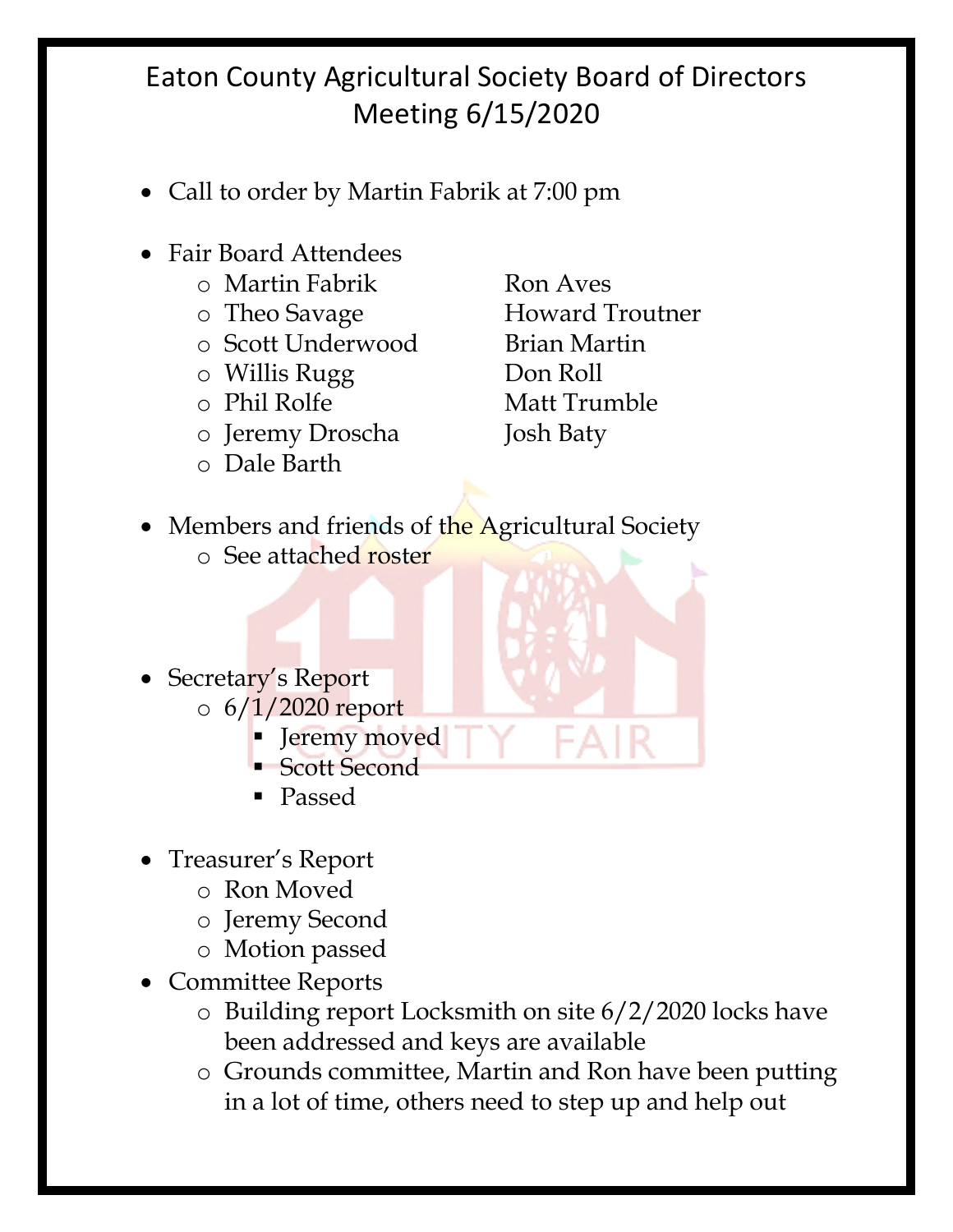- o Equipment committee everything is ready to go
- o Advertising committee, day by day cutting back on marketing due to fair being canceled
- o Insurance following guidelines for Covid directives
- o Harness horsemen limited track use
- o Maintenance checks, please fill equipment after use
- o Bathrooms/Cleaning Bids have been received
- o Frontier days, canceled Frontier Days due to Covid
- o Ribbons and Awards, items purchased with no year printed
- o Radios, order canceled
- o Bluegrass, canceled for the year
- o Sound system, holding pattern, wire down by new horse barn
- o Info, fair canceled
- o Bleachers/picnic tables, will look into them as needed
- o Trash, nothing
- o Concessions, map for fair in front office
- o Campground, opened for 3 days, closed after storm took out primary service to the grounds
- Standing Committees
	- o Beer Tent Committee
		- Nothing on beer tent. Nothing further this year
	- o Online Ticketing / POS Committee
		- Holding pattern due to Covid
	- o Sale Committee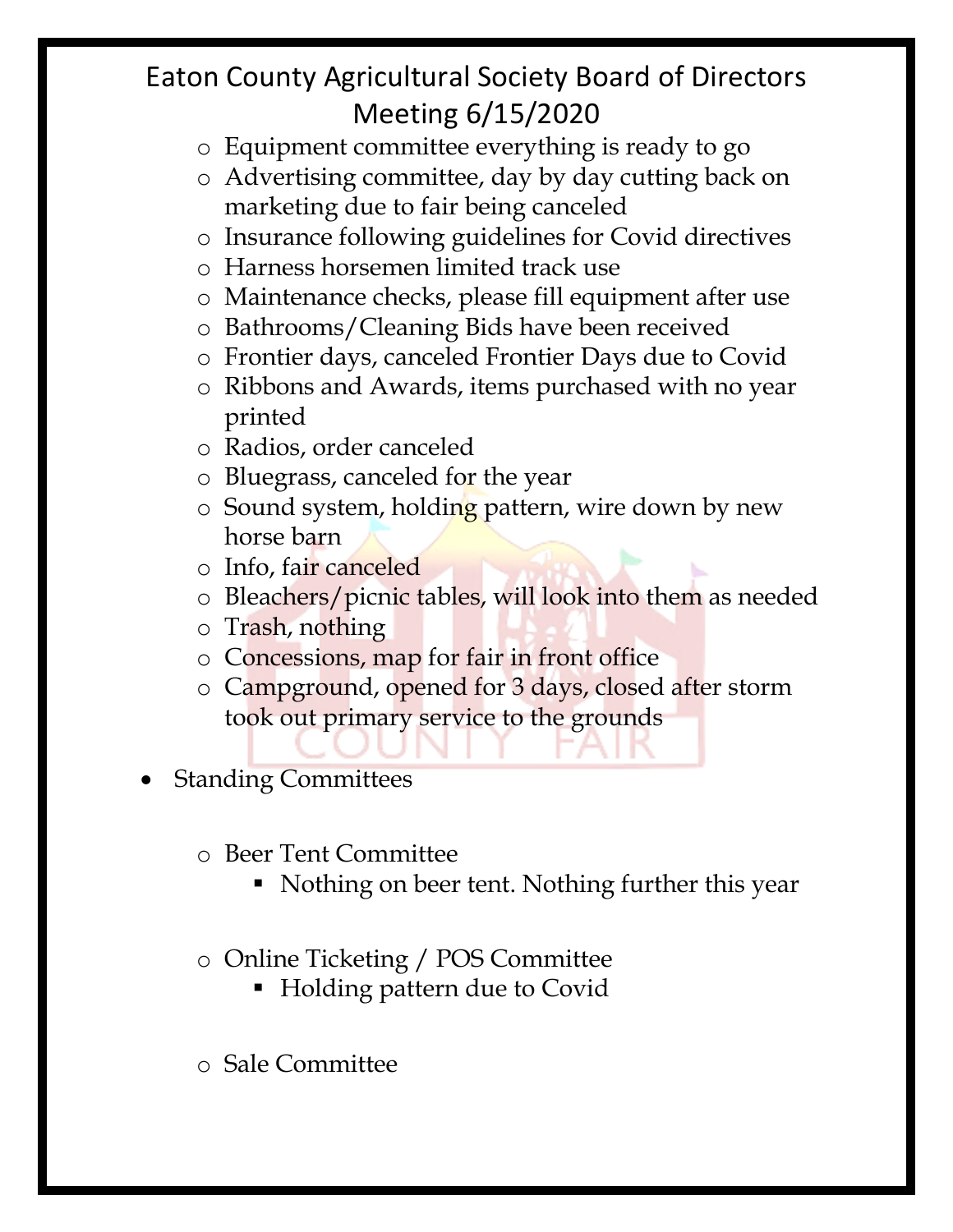- Decided to go with Wendt Group for an online sale
- Members/Visitors
	- o Randy McConnell brought up horse racing 7/8 and 7/10, with the colt stakes being on 7/8.
		- Dale made the motion
		- Don second
		- Motion Passed
	- o Loyd Cords would like to have the horse pull Sunday 7/11 @ 4pm
		- Ron made the motion
		- Jeremy second
		- Motion Passed
- Old Business
	- o Grey Barn Roof
		- § More information needed before a decision will be made
	- o Mowing
		- § Sign up on sheet
	- o Horse Show at fair
		- § Moved to have a 2 day open show Friday 7/18 and Saturday 7/19
		- Motion Don
		- Second Willis
		- Motion passed
	- o New Business
		- Storm Damage
			- Waiting for insurance adjuster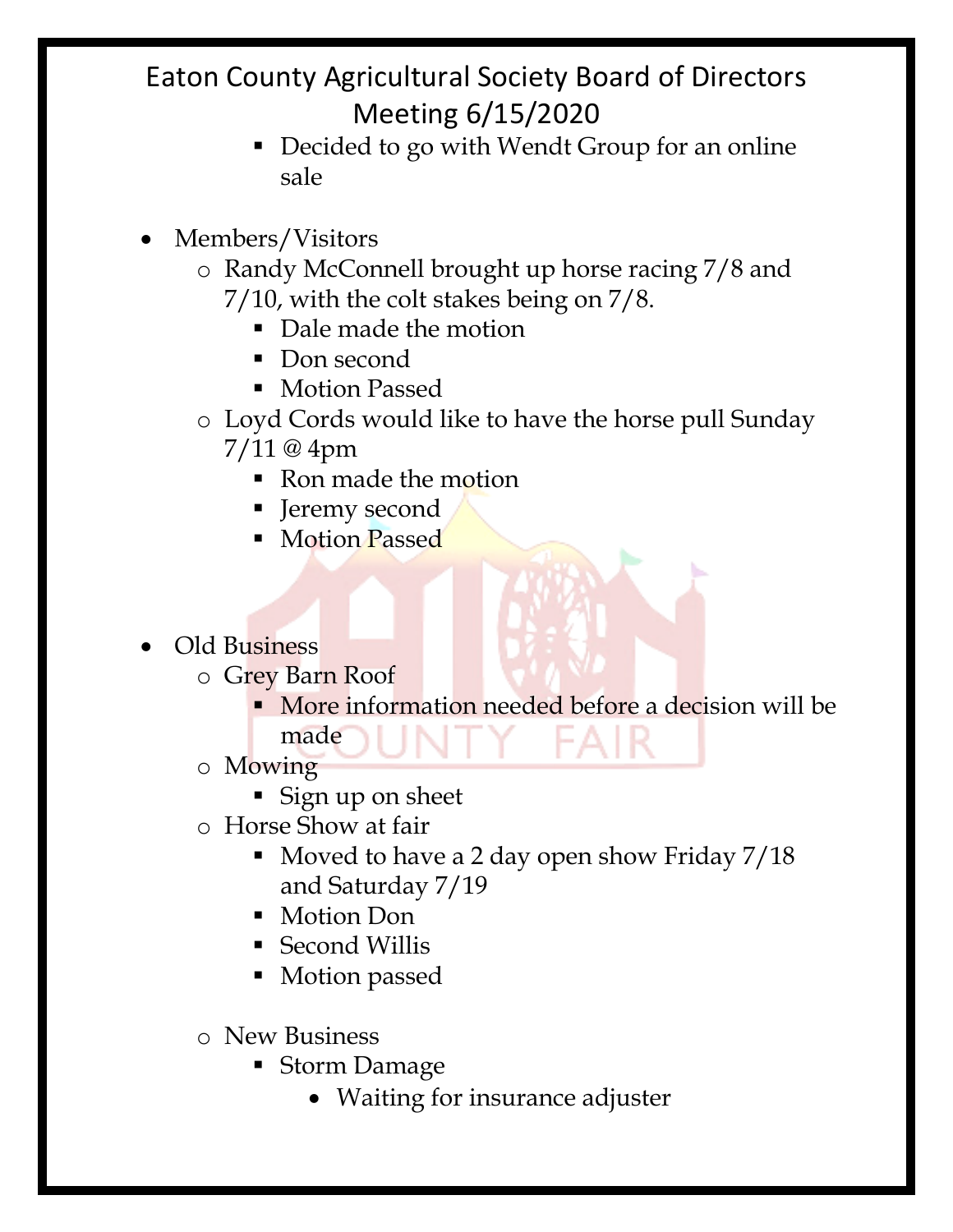- § Animal Shows
	- Shows moved for one day shows, cancel live auction and go with online auction
		- o Willis Motion
		- o Jeremy Second
		- o Motion passed
	- Grandstand Shows
		- o Move to cancel
		- o Motion by Matt
		- o Second By Howard
		- o Motion passed
	- Carnival and Vendors
		- o Move to cancel
		- o Motion Don
		- o Second Willis
		- o Motion passed
	- Cleaning contract
		- o Motion for contract with modified terms to accommodate for 1 day shows
		- o Motion Don
		- o Second Jeremy
		- o Motion passed
- o Move to adjourn at 8:30pm
	- Willis Motion
	- § Howard second
	- Motion passed

Respectfully Submitted